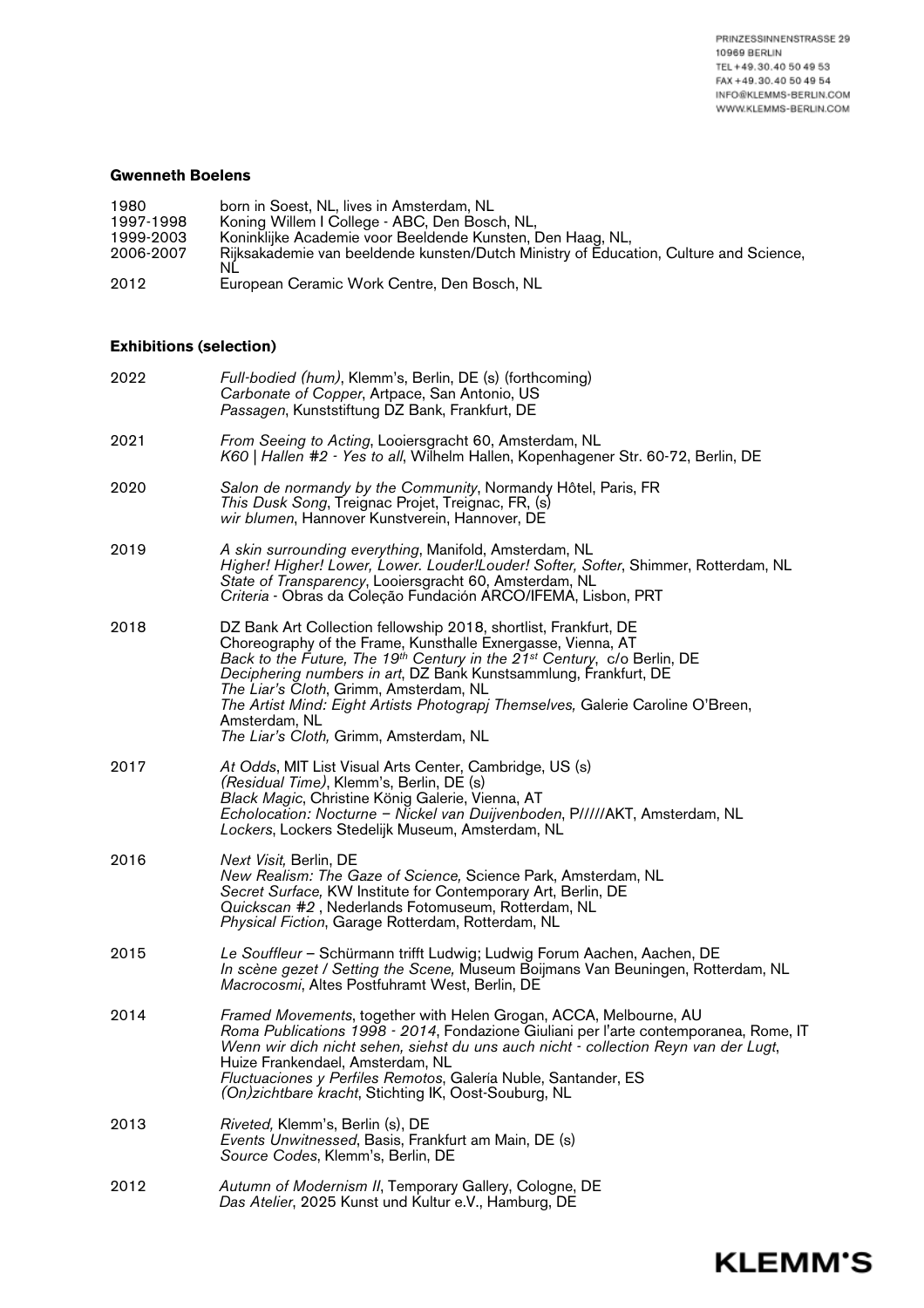**KLEMM'S** 

|      | Re-search, Foam, Amsterdam, NL<br>Kitchen Talk, Klemm's, Berlin, DE<br>Casting Glances in All Directions, Supplement, London, UK<br>A Dutch Landscape, La Casa Encendida, Madrid, ES<br>Autumn of Modernism, De Vleeshal, Middelburg, NL                                                                                                                                                                                             |
|------|--------------------------------------------------------------------------------------------------------------------------------------------------------------------------------------------------------------------------------------------------------------------------------------------------------------------------------------------------------------------------------------------------------------------------------------|
| 2011 | The Sound of Downloading Makes Me Want to Upload - Collection Wilhelm und Gaby<br>Schürmann, Sprengel Museum, Hannover, DE<br>About Painting, abc: Station-Berlin, Berlin, DE<br>Entropia, Philara Collection, Düsseldorf, DE<br>False Focus, Nest, Den Haag, NL<br>Prix de Rome 2011, Smart Project Space, Amsterdam, NL<br>The Passenger. Galerie Paul Andriesse, Amsterdam, NL<br>SITE, Kunstraum Potsdam, DE                     |
| 2010 | Meer, Voorkamer, Lier, BE<br>Performative Structures - New Existentialism Part 1, Gebert Stiftung für Kultur, Alte<br>Fabrik, Rapperswil, CH<br>In Two Minds, Klemm's, Berlin, DE (s)<br>Published by: Roma Publications, Kabinetten De Vleeshal, Middelburg, NL                                                                                                                                                                     |
| 2009 | Innovators Program, together with Helen Grogan, Linden Centre for Contemporary Arts,<br>Melbourne, AU (s)<br>Unknown Territory 2009, Museum De Paviljoens, Almere, NL<br>Settings for a Lived Praxis: A Micro-Exhibition, Starr Space, New York, US<br>Perspective (Un plan simple), Maison Populaire, Centre d-art, Montreuil, FR<br>Disharmonic Harmony, Museo della Musica, Bologna, IT                                           |
| 2008 | The Entire Business of Coming Closer, Klemm's, Berlin. DE (s)<br>We Are Hidden And We Can See You. We Are Hidden And You Can See Us -<br>together with Helen Grogan, Getrude Contemporary Art Spaces, Melbourne, AU<br>Indirect Speech: Il faut, Het Wilde Weten, Rotterdam, NL (s)<br>Schaufenster Kunstverein für die Rheinlande und Westfalen, Düsseldorf, DE (s)<br>Endless Lowlands breaking up $-$ part 2, Klemm's, Berlin, DE |
| 2007 | Open Ateliers, Rijksakademie van beeldende kunsten, Amsterdam, NL<br>Sybren Hellinga Kunstprijs, Kunsthuis Syb, Beetsterzwaag, NL<br>Building portraits, Nederlands Architectuurinstituut, Rotterdam, NL (cat.)<br>Whatever happened to?, KABK-galerie, Den Haag, NL                                                                                                                                                                 |
| 2006 | Rijksakademie at Parts, Parts, Xiamen City, CN<br>ACF Amsterdams Centrum voor Fotografie, Amsterdam, NL (s)<br>What a finger is to the moon, Ellen de Bruijne projects, Amsterdam, NL<br>Open Ateliers, Rijksakademie van beeldende kunsten, Amsterdam, NL                                                                                                                                                                           |
| 2005 | Killing the Angel in the House, Amsterdam, NL                                                                                                                                                                                                                                                                                                                                                                                        |
| 2003 | Identified, Van Zoetendaal, Amsterdam, NL<br>Shell Young Art Award, Shell Nederland bv, Den Haag, NL<br>Eindexamens Fotografie 2003 een selectie, ACF Amsterdams Centrum voor Fotografie,<br>Amsterdam, NL                                                                                                                                                                                                                           |
| 2002 | Pictures@Eternity, Museum Het Kruithuis, Den Bosch, NL (cat.)                                                                                                                                                                                                                                                                                                                                                                        |
|      | <b>Scholarships and awards</b>                                                                                                                                                                                                                                                                                                                                                                                                       |

- 2016 bijdrage praktijkverdieping, Mondriaanfonds, Amsterdam, NL
- 2015 investeringssubsidie, Josine Kops de Bruyn Fonds
- 2014 MK Award, Rotterdam, NL, nomination
- 2012 bijdrage werkbudget / bijdrage werkbudget, Mondriaanfonds, Amsterdam, NL
- 2011 KPN Kunstprix, Amsterdam, NL, honourable mention Prix de Rome, Amsterdam, NL, nomination longlist garantiesubsidie, Stichting stokroos, Utrecht, NL